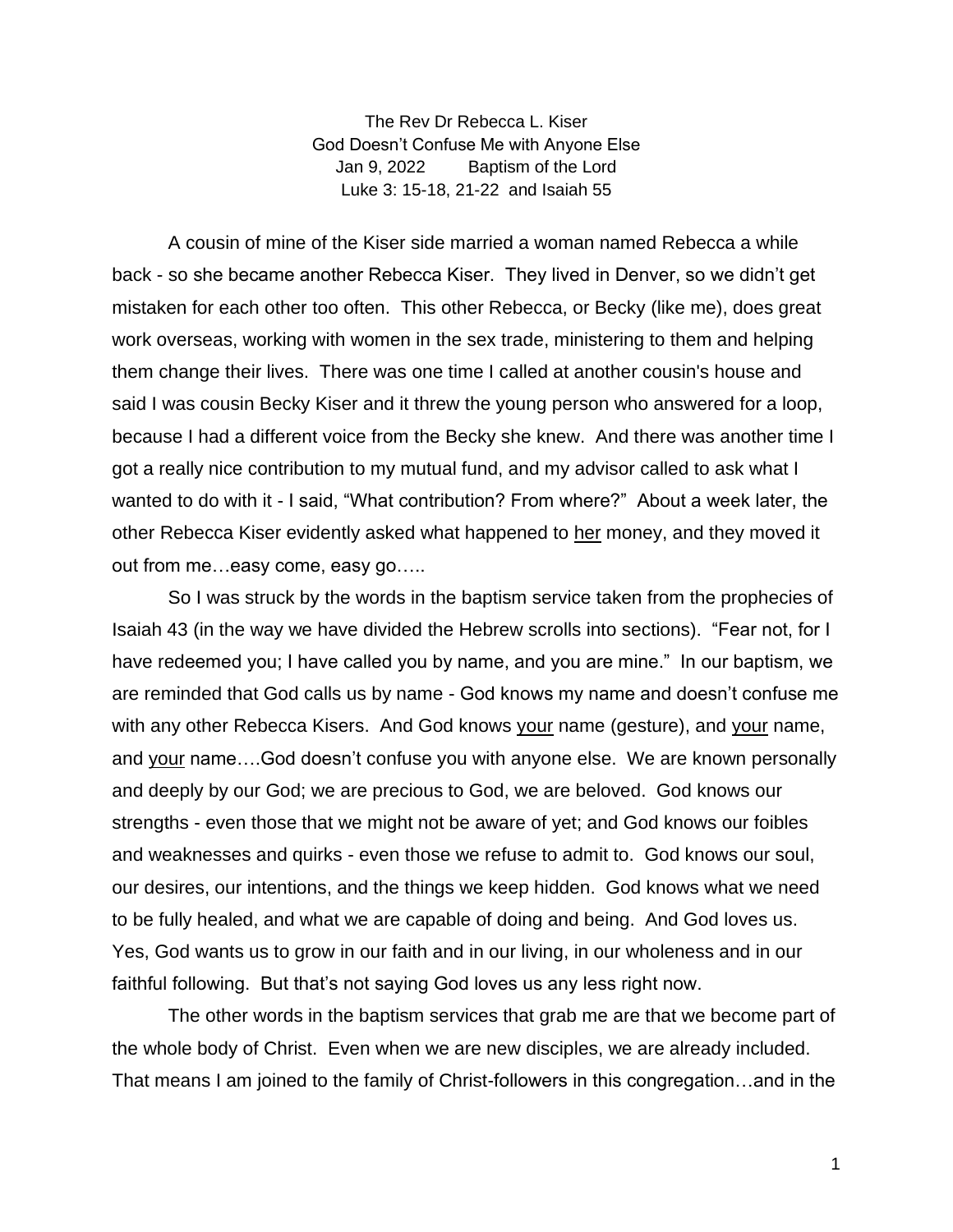other congregations nearby…and the other congregations further and further away…..and those in other congregations who speak different languages, who have different skin colors, may worship more loudly or more softly, who may be the kind who march and demonstrate for justice causes, those who may be living in poverty or with complex illness or mental health difficulties. I am joined to those who are 99, or 5; or who lived way before me and are already with God; and those who come after me as believers will be joined with me, too. We are a large body, a large family. The people of God….Christ's body …. The capital-C Church. No physical boundaries, no national boundaries, jut the great world-wide body of Christ. We are joined in Christ through faith.

This reality is one reason I enjoy going to national conferences, where folks I don't usually interact with have planned the worship or lead workshops, or just sit at my lunch table - and my experience of God is stretched. Twice I've been elected as a commissioner to the General Assembly of the Presbyterians - where I saw delegates from many countries, many colors, many languages, many ages. That was so cool, to see in the flesh some of the many parts of the great body of Christ that we are all baptized into!

And yet, in this great body, God also knows each of us distinctly and separately, and loves us distinctly and separately. God knows what makes me get intrigued and question and grow, and what it takes to get me to give up bad habits. And God knows just how to deal with you (gesture), and you, and you, so that your life grows...... Things happen to people in life - some joyful, some really hard - and God is with us personally when those things happen. God doesn't say, "Oh, yeah, that's what I do for Fred, not Becky." Or, "Whoops, I just got Louise S mixed up with Louise Z." God knows how many hairs are on my head, even as hair may thin month to month. God knows when a little brown sparrow falls. God knows the number of stars, and the number of sand grains on the beaches. God's knowledge is intimate & minute, and yet also oversees the big picture of possibilities. We are called by name even within this great body of believers.

While I find this exhilarating and comforting, I also find aspects of this difficult. I cringe and want to hide when I remember that God sees me even when I'm at my worst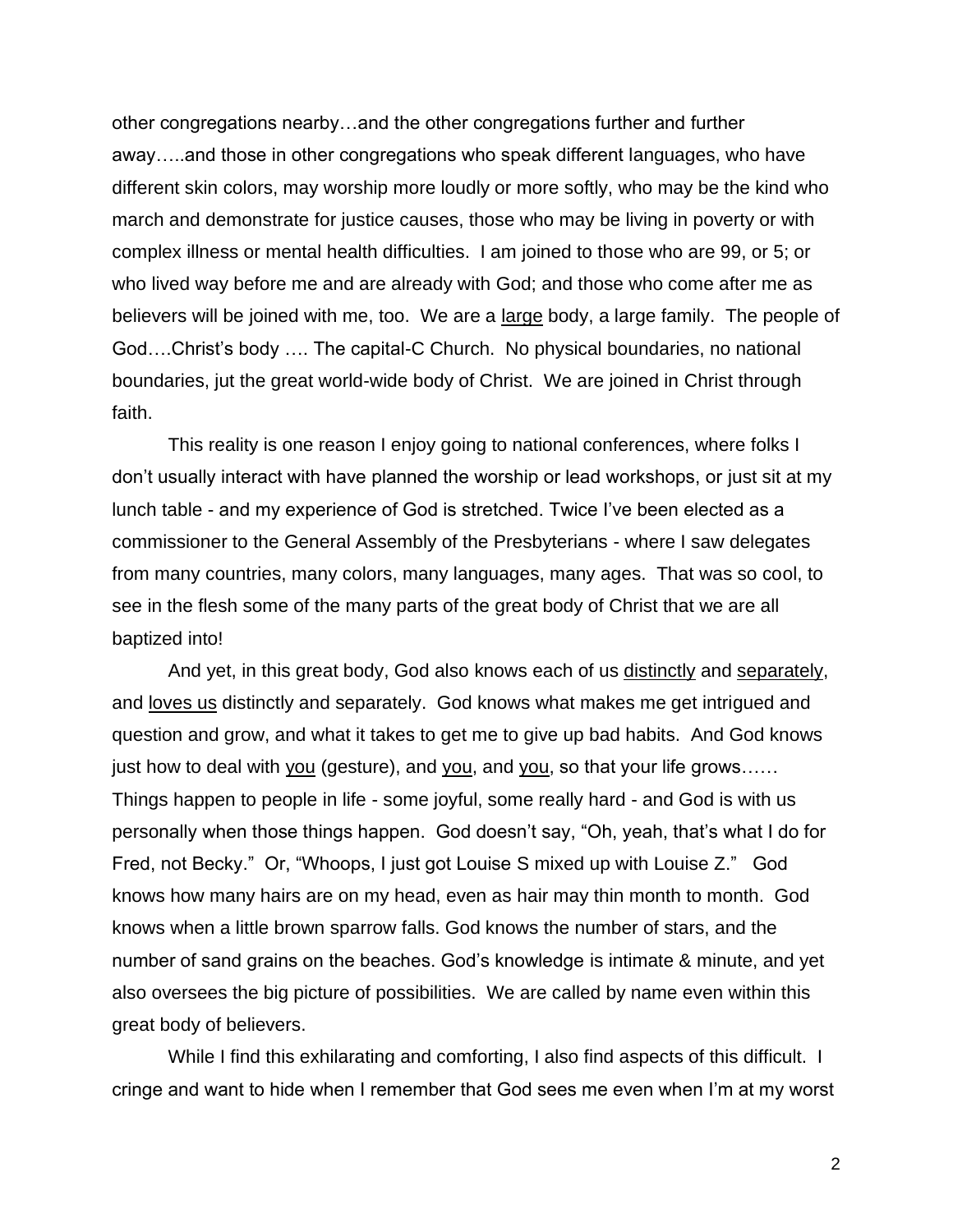- envious, angry, pissed off, coveting, wanting revenge. Yes, God forgives; and at the same time God wants me to deal with those things and find grace within to not react that way. And that's harder than it sounds like. There was a woman in a former church who thought she knew Christ better than anyone else, and she'd developed the habit of these fake confessions - she'd say something about wishing someone was closer to Christ, then apologize and say, "Oh, I don't mean to judge." She got her sneers in & pretended to be sorry about it, too - it was SO obvious to the rest of us what she was doing. She had not really come to the grace of accepting that people might interact with God in different ways than herself. It takes deep soul work to recognize, admit and seek change in our inner reactions and responses.

There have been people in my various congregations who think it's alright to vent their bad temper on their fellow church members - and on their pastor, even, and plot for that pastor's removal. I don't know whether they don't realize their awful behaviors hurt others, or whether they think they're righteously right, or whether they simply have no self-control. We're seeing lots of that in the last years in our own country - people who claim to be following Christ yet act in ways Christ would never have acted, and treat people as Christ would never have done. It is hard to do the soul work of recognizing our faults, seeking healing for our own woundedness, and letting the Holy Spirit lead into changed behaviors. Those folks on Jan 6 last year seemed to think they had a righteous right to act as they did, even praying in public as they did things that wounded Christ as well as other people. Jesus manifestly resisted doing anything like an outer, physical revolution against Rome or against the Jewish leaders, although some wanted him to do that; and through history, other Christians have claimed Christ as their reason for anger and hate.

So we all have those parts inside us - Scripture calls it sin, reactions to our own needs for power, esteem, for winning over others, for being in control….whatever these are inner sins that need to be flushed out by the work of the Spirit as we follow the Prince of Peace. Even those of us who are able to keep ourselves from actively doing obvious sins, still have to wrestle with our inner demons that we hide.

So that's why I find it difficult to realize how intimately God knows me.

3